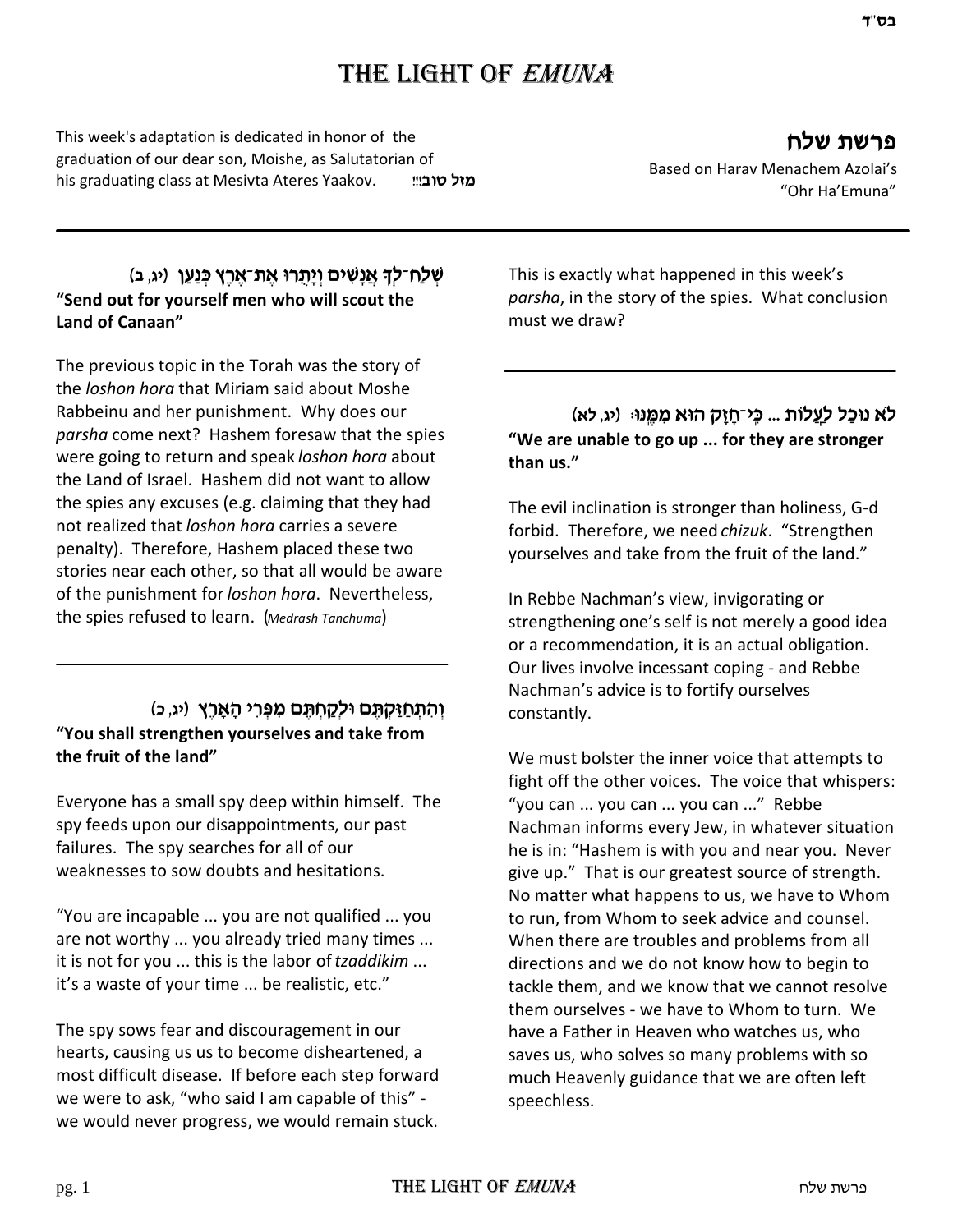Hashem is the address for whatever we are missing, there is no other address. He created us so that our lives depend on him at every stage.

Without Hashem's help it is impossible to cross the threshold of our own house and with His help it is possible to split the sea.

The Yismach Moshe toiled in Torah from his youth. He had great difficulty with his livelihood and it affected his learning and service of Hashem. One evening he made an accounting and determined that in order to pay off all of his debts and support himself for the rest of the year, he needed five hundred gold coins.

He *davened* from the depths of his heart to Hashem, Who has all of the silver and gold, "Master of the World, please arrange five hundred gold coins for me." He *davened* intently and in the course of of *davening* exhausted himself until he dozed off. He dreamt of the holy Arizal entering the room and the room lighting up from his holy presence. The Yismach Moshe though that Heaven must have sent the Arizal with the five hundred coins. The Arizal came closer and said, "If I bless you and you have the five hundred coins you will no longer need Hashem's help." With that, he awoke ... with the realization that we need Hashem's help for every step and every breath. The One Who created each day, created sustenance and He will provide us with our food when we need it.

This is precisely where the spies failed. They knew that in the dessert they were surrounded by miracles. The *manna* descended each morning and the quail fell each evening, the Clouds of Glory enveloped them, the Pillar of Fire guided them, they drank water from the Rock, the Ark of the Covenant smoothed mountains and raised valleys before them - wherever they turned there were miracles. They were also aware that this paradise of miracles would cease when they reached the holyland. There, they would be required to go to war in the natural order. When they heard that in

the Promised Land there were fortified cities and giants, their eyes darkened. They felt that they would be unable to ascend because the current residents were mightier that them. Had there not been such fortified cities or such giants, maybe. Can that be? Has there ever been a person that did not require Hashem's assistance at every step? When a person relies on Hashem's help, can anything prevent Hashem from rescuing him, be it something big or small?

Hashem is with us in all of our downfalls and He supports us in rising again. Hashem is with us even in the worst moments, even if we are very distant, He is perpetually ready to receive us again.

A person stands in the midst of *davening* and daydreams and suddenly catches himself, how do his *tefillos* appear? Is there any purpose in invigorating the last *brachos* when the entire *tefilla* was a summer daydream, filled with foreign thoughts? But, Hashem does not consider things this way. Even with the final word, He waits for us to revive ourselves, to return to Him. The Chofetz Chaim said, If he [the *yetzer hora*] snatched the *bracha* of ibuj v,t from you, seize back the *bracha* of השיבנו, and if he snags the *bracha of* השיבנו from you, once again take back the *bracha* of ראה ubhbgc tb and so on. Of primary importance is to never give up and make peace with the situation, rather we must continue to strike back and grab another proper intention, another good thought, until the last word.

We must also support each other.

When we speak with our children, with our students, with our friends, we most direct most of our words towards this point of reinforcing them, giving *chizuk*. Tell them that they too are relevant at every moment to Torah and the service of Hashem. Every word of Torah, every word of *tefilla*, every small thought, every small motion that we do in avoiding evil and doing good is worth everything. It is everything. It is the purpose. It is everlasting. After giving a lot of such *chizuk,* add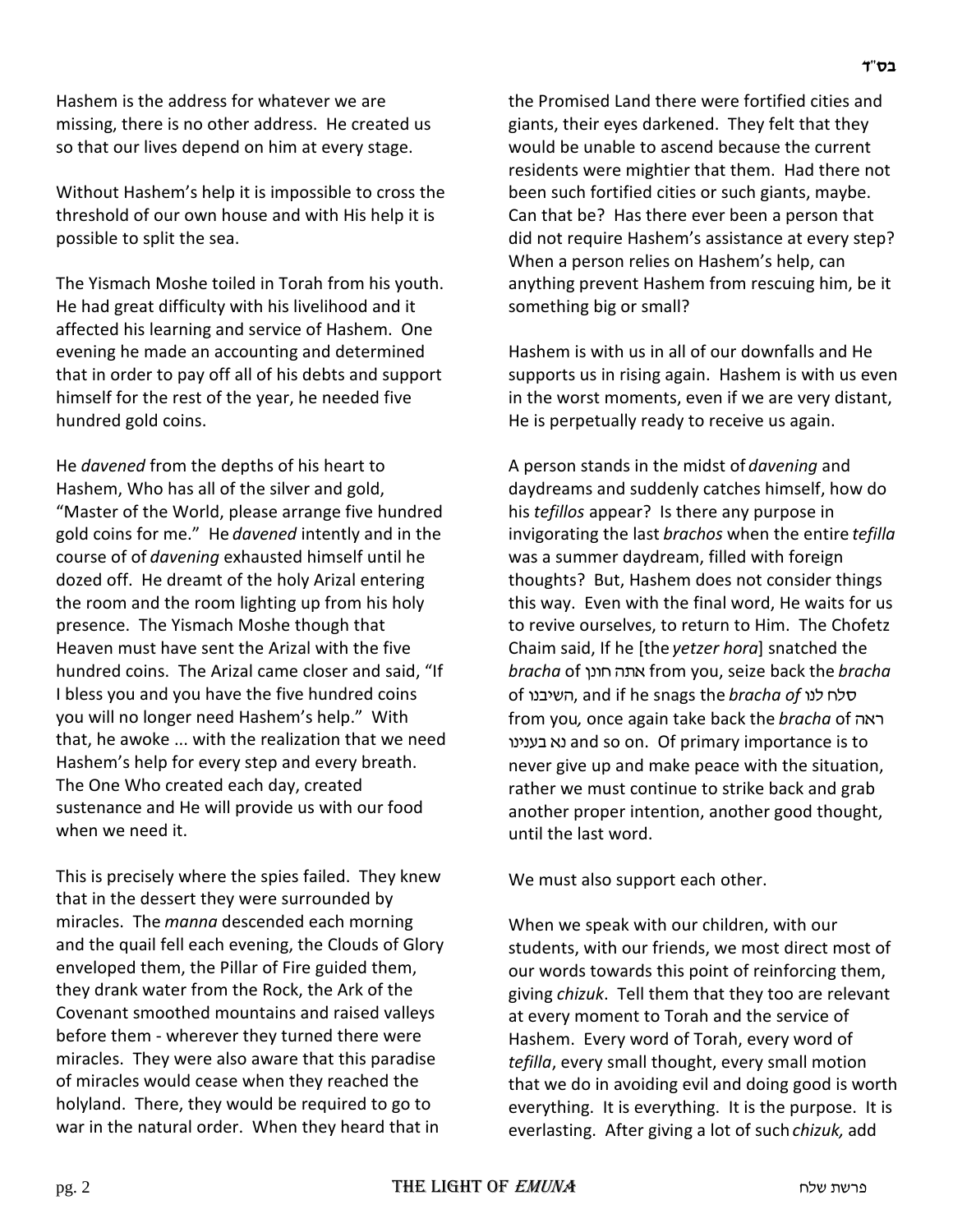stories about great tzaddikim, to provide aspirations, so that they will want more for themselves. Then you can discuss the severity of sin. But, if you only talk about the greatness of *tzaddikim*, the harshness of punishment and the severity of sin - most people will feel as if they have no hope and they will not even begin to empower themselves.

We must know that every action in the service of Hashem stands alone, it is the goal. If we learn a minute of Torah, the world was created for that minute. We *daven* and bolster ourselves with proper intent for a bit, Hashem created the world for that. Hashem did not create the world for us to eat, drink and enjoy. That is not the purpose. The purpose is to fulfill the will of Hashem, even with little things. One of the great *tzaddikim* said, "it was worthwhile for Hashem to create all of the worlds for one Jew to one time say, 'ברוך הוא וברוך una' - 'blessed is He [Hashem] and blessed is His name.'

Holiness triumphs if we only believe in its efficacy if we remember what Rebbe Nachman shouted to each of us, "Hashem is with you, near you, there is no despair."

The words of Calev ben Yefuneh must always be with us: (יג, ל) אנלה וירשנו אותה, כי יכול נוכל לה"(יג, ל) "We can surely go up and take possession of it, for we can indeed overcome it."

## וְעַבְדִּי כָלֶב עֵקֶב הָיִתָ*ּה רוּחַ אַחֵרֵת עִמּוֹ וַיִּמַלְּא אַח*ֲרָי **(sf'sh)**

#### **"But as for My servant Calev, since he was possessed by another spirit, and he followed Me"**

What was the "other spirit" that Calev merited, through which he earned the honored approbation "servant of Hashem" - a title that until then had not been accorded anyone other than Moishe Rabbeinu?

The "other spirit" is the spirit of humility.

A person's entire goal in this world is to reveal Hashem's glory. Hashem's glory fills the world. Everything that exists here, vegetation, flowers, is all for Hashem's honor. The highest honor is man, the crown of creation.

When a person misappropriates the honor for himself, may Hashem have mercy. This is the essence of our challenge. At every moment, when we receive a compliment, when we get excited - to say *Baruch Hashem* I was successful, *Baruch Hashem* my actions went well - at that moment we must exchange our thoughts for others - remind ourselves who is the glorious King.

The greatest challenge is to remember that we are nothing.

All of the small-mindedness that we fall into so often - "they said this about me, they hurt me" - is because we do not sufficiently grasp the greatness of Hashem, the fact that there is nothing but Him.

The more broad-minded a person is, the more he recognizes that there is only Hashem and if there is only Hashem, there is no "I," "him," "the neighbor," "the other guy," "this," "that" - there is nothing. When a person is broad-minded, nothing confuses him and he is constantly happy. When he realizes that his greatest attribute is his own nullification, he becomes a vessel for G-dliness and he merits the greatest light.

When a person is humble, Hashem is with him. Humility means acknowledging that I cannot do it alone, I need Hashem. Arrogance is, "I did it, I accomplished" - this separates a person from Hashem. It is difficult for a person to feel dependant on Hashem. We want things to arrange themselves. But, Hashem organized the world so that at every stage in life, at every age, we are always dependant upon Him.

A person who knows to give all of the honor to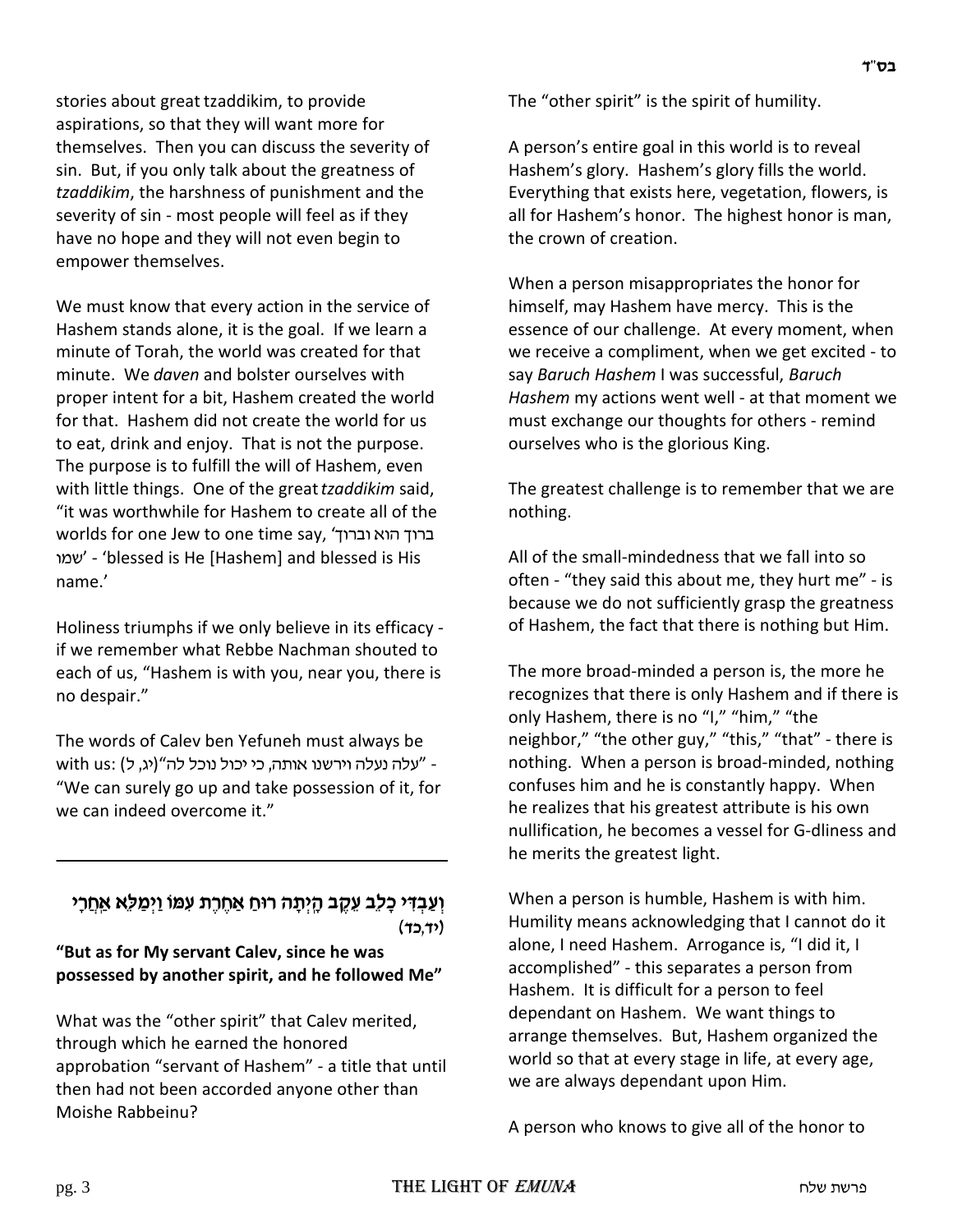Hashem, must be respected, not one who commandeers honor for himself. When a person genuinely feels that he is inferior to others - he receives Divine light and abundance - Hashem immediately descends to him. This makes the person happy, constantly happy, happy in his *yiddishkeit*, happy that within his base body, full of desires and negative traits, he managed to instill Divine light.

He does not become broken by the fact that he is still distant because precisely from afar there are many longings and what is apparently so distant is actually quite close.

When we are close to Hashem we are also close to His creations. Love for Hashem's creations must come along with love of Hashem. We love Hashem so much, we are so submitted to Him, we feel so much a part of Him, how can we possibly entertain the notion that we don't want to be next to a certain person or to talk to him or associate with him or to have him as a neighbor because we feel superior ... after all, we are all part of G-dliness.

A humble person, who is not conceited, deals with others gently, pleasantly. Like the young man who does not talk during *davening* and notices other Jews talking. He approaches them with great love and says, "I am but a lowly person, I am not worthy of reprimanding anyone, I myself am guilty of a lot, but I heard that it is written in *sefarim* how serious it is to talk in middle of *davening*, so why talk?" He speaks with love and they acknowledge that he is correct, they accept it because they hear that he is coming from a place of love and acting in their best interest.

Hashem said to Moshe, "take the Leviim from amongst the Jewish people." What does it mean to take them? Persuade them gently, softly. Rashi says Hashem said to take them with words, tell them how fortunate they are to be the servants of Hashem. We find similar phraseology when Hashem told Moshe to "take Aharon and his sons"

and "take Yehoshua."

Everything must be done done pleasantly, softly, with modesty and humility.

When Calev felt the evil inclination enticing him to join the spies, he ran to Chevron to *daven* at the graves of the forefathers so as not to succumb. And it worked.

If one believes in the power of prayer, in the power of *tzaddikim*, if one cries and pleads for his life, if one realizes that alone he is incapable, that without Hashem he is in danger - he merits proximity to Hashem, he earns the title "servant of Hashem," he earns the "other spirit."

#### **תפילה**

**Master of the World!** Help me remember when I suddenly have problems in my life, that I cannot resolve alone or naturally, that appears to have no possible positive resolution - help me not to forget you, Father. To remember that there is no reason to feel dejected, even in the midst of a trouble that weighs heavily on me and clouds my joy.

Because I have You. I have to where to escape. I have to Whom turn and plead - "help me Father." For only You can save me.

When I begin a new day and things just fall into place and the day finishes and I see such salvation, not to forget You, Father. Not to forget that yesterday, in the field, at night, I ran to you and I walked with you, step by step, slowly and I did not stop beseeching - "help me Father." Alone, I could not accomplish anything - only You can rescue from this futile situation.

Help me, Father, to see, in real-time, who helped me, who saved me - not like many times when only after several hours do I realize that I was praying and begging and you aided me, and only then I say "thank You."

Help me constantly recognize both the small and big miracles that you do for me, Your unlimited compassion, and to unceasingly say to You how good You are to me, how compassionate You are to me, how much I love You.